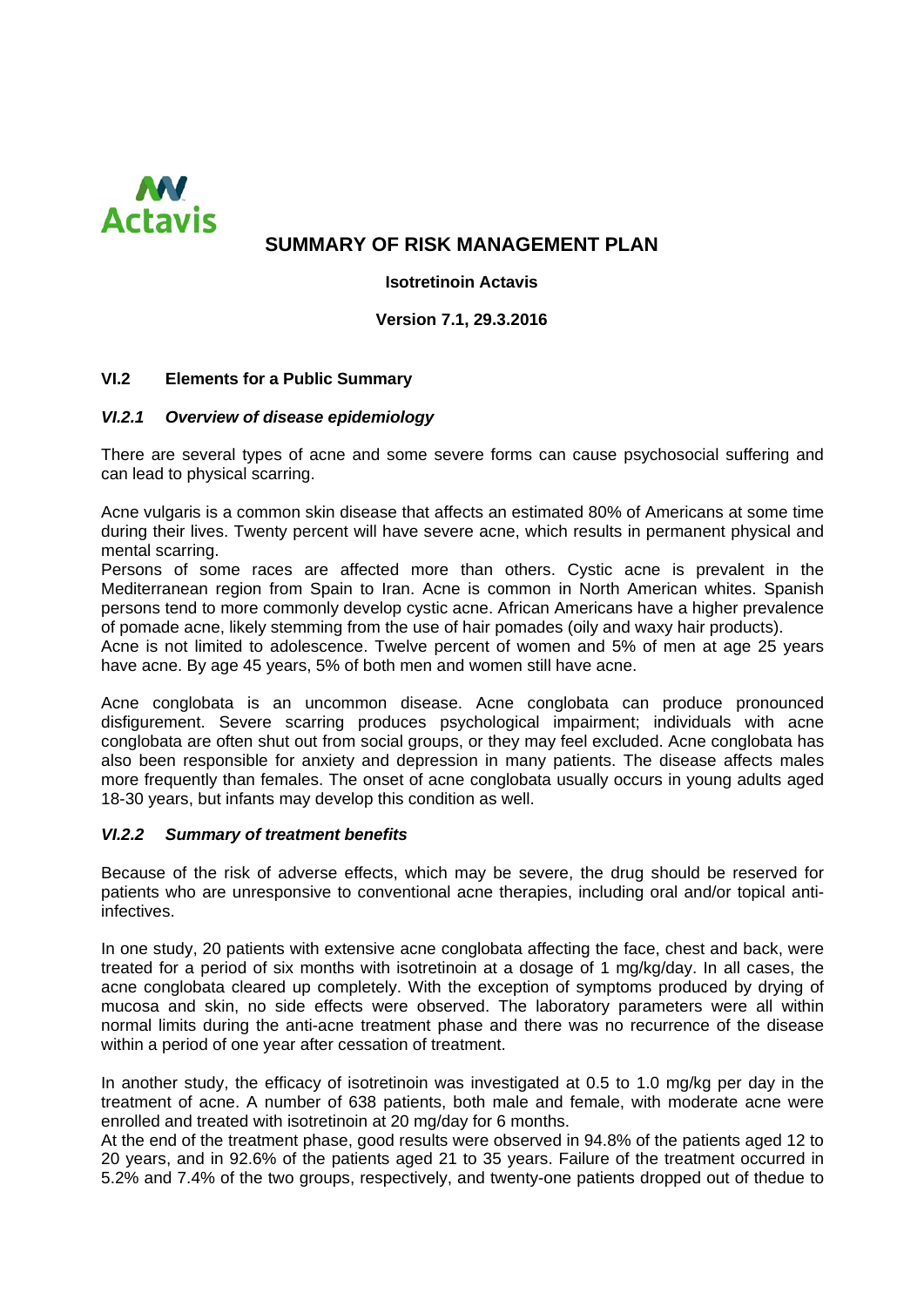because of side effects.

In summary, it can be concluded that six months of treatment with low-dose isotretinoin (20 mg/day) was found to be effective in the treatment of moderate acne, with a low incidence of severe side effects and at a lower cost than higher doses.

#### *VI.2.3 Unknowns relating to treatment benefits*

Based on the currently available data, no gaps in knowledge about efficacy in the target population were identified, that would warrant post-authorisation efficacy studies. Furthermore, there is no evidence to suggest that treatment results would be different in any subgroup of the target population, for the treatment of severe forms of acne, taking into account factors such as age, sex, race or organ impairment.

#### *VI.2.4 Summary of safety concerns*

**Important indentified risks**

| die. | What is known | Preventability |  |  |
|------|---------------|----------------|--|--|
|      |               |                |  |  |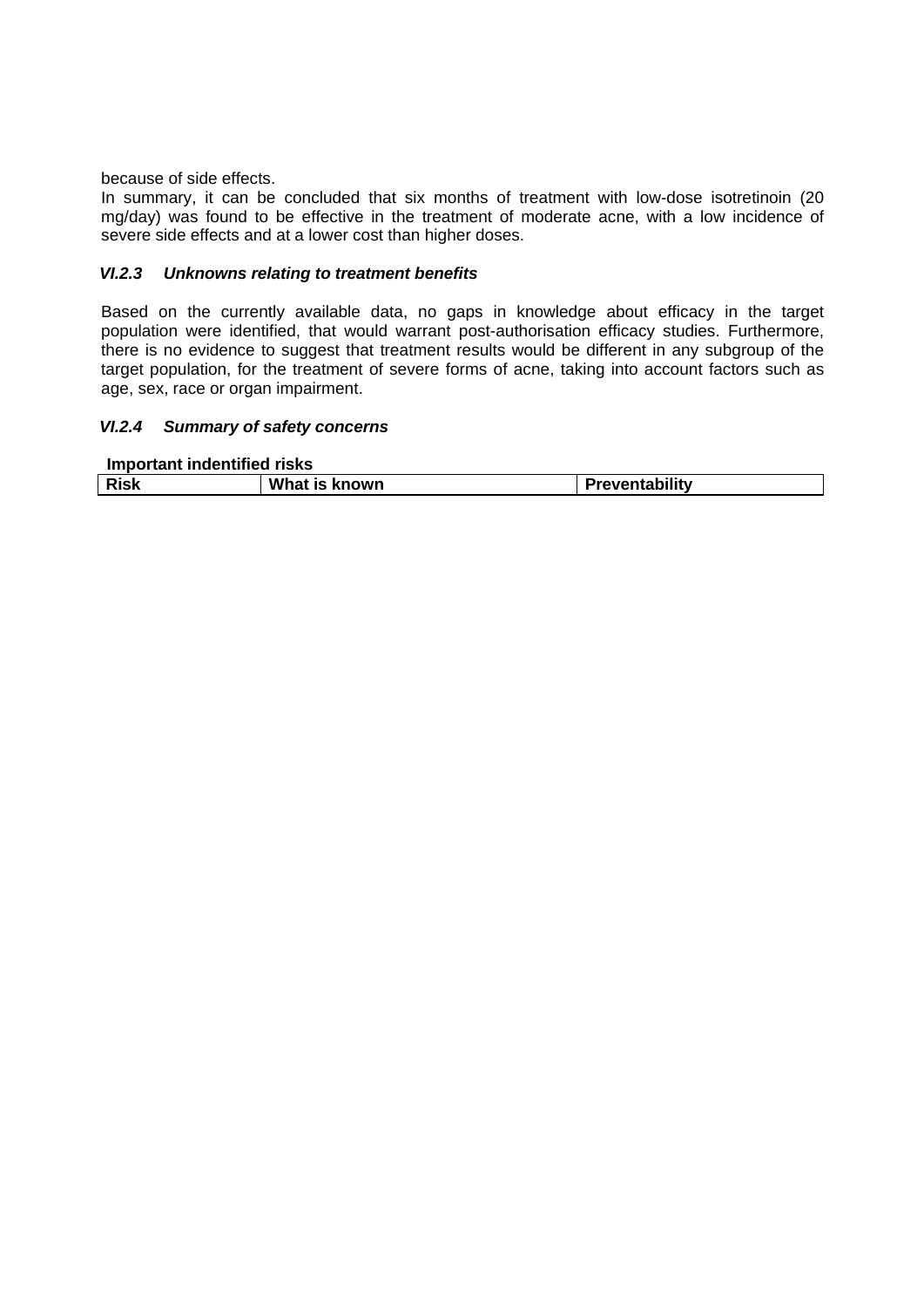| Risk of malformation  | If pregnancy does occur in spite of                                       | Yes, by providing educational       |
|-----------------------|---------------------------------------------------------------------------|-------------------------------------|
| and formation of a    | precautions during treatment with                                         | material to reinforce the warnings  |
| compound              | isotretinoin or in the month following, there about the teratogenicity of |                                     |
| (isotretinoin), which | is a great risk of very severe and serious                                | isotretinoin, to provide advice on  |
| may be harmful to an  | malformation of the foetus. The foetal                                    | contraception before therapy is     |
| unborn child          | malformations associated with exposure to started and to provide guidance |                                     |
| (Teratogenicity)      | isotretinoin include central nervous system on the need for pregnancy     |                                     |
|                       | abnormalities (hydrocephalus, cerebellar                                  | testing. Also this medicinal        |
|                       | malformation/abnormalities,                                               | product is on restricted medical    |
|                       | microcephaly), facial malformations, cleft                                | prescription to 30 days and 7-day   |
|                       | palate, external ear abnormalities                                        | validity. If pregnancy occurs in a  |
|                       | (absence of external ear, small or absent                                 | woman treated with isotretinoin,    |
|                       | external ear canals), eye abnormalities                                   | treatment must be stopped and       |
|                       | (microphthalmia), abnormalities of the                                    | the patient should be referred to   |
|                       | heart and blood vessels (conotruncal                                      | a physician specialised or          |
|                       | malformations such astetralogy of Fallot,                                 | experienced in teratology for       |
|                       | transposition of great vessels, septal                                    | evaluation and advice.              |
|                       | defects), thymus gland abnormality and                                    | Isotretinoin is contraindicated in  |
|                       | parathyroid gland abnormalities. There is                                 | women of childbearing potential     |
|                       | also an increased incidence of                                            | unless all of the conditions of the |
|                       | spontaneous abortion.                                                     | <b>Pregnancy Prevention</b>         |
|                       |                                                                           | Programme are met: she has          |
|                       |                                                                           | severe acne, she understands        |
|                       |                                                                           | the teratogenic risk (risk of       |
|                       |                                                                           | malformations in the fetus), she    |
|                       |                                                                           | understands the need for            |
|                       |                                                                           | rigorous follow up, on a monthly    |
|                       |                                                                           | basis, she understands and          |
|                       |                                                                           | accepts the need for effective      |
|                       |                                                                           | contraception, even if she has      |
|                       |                                                                           | amenorrhea (absence of              |
|                       |                                                                           | menstrual period) she must          |
|                       |                                                                           | follow all of the advice on         |
|                       |                                                                           | effective contraception, she        |
|                       |                                                                           | should be capable of complying      |
|                       |                                                                           | with effective contraceptive        |
|                       |                                                                           | measures, she is informed and       |
|                       |                                                                           | understands the potential           |
|                       |                                                                           | consequences of pregnancy,          |
|                       |                                                                           | she understands the need and        |
|                       |                                                                           | accepts to undergo pregnancy        |
|                       |                                                                           | testing before, during and 5        |
|                       |                                                                           | weeks after the end of treatment,   |
|                       |                                                                           | she has acknowledged that she       |
|                       |                                                                           | has understood the hazards and      |
|                       |                                                                           | necessary precautions               |
|                       |                                                                           | associated with the use of          |
|                       |                                                                           | isotretinoin.                       |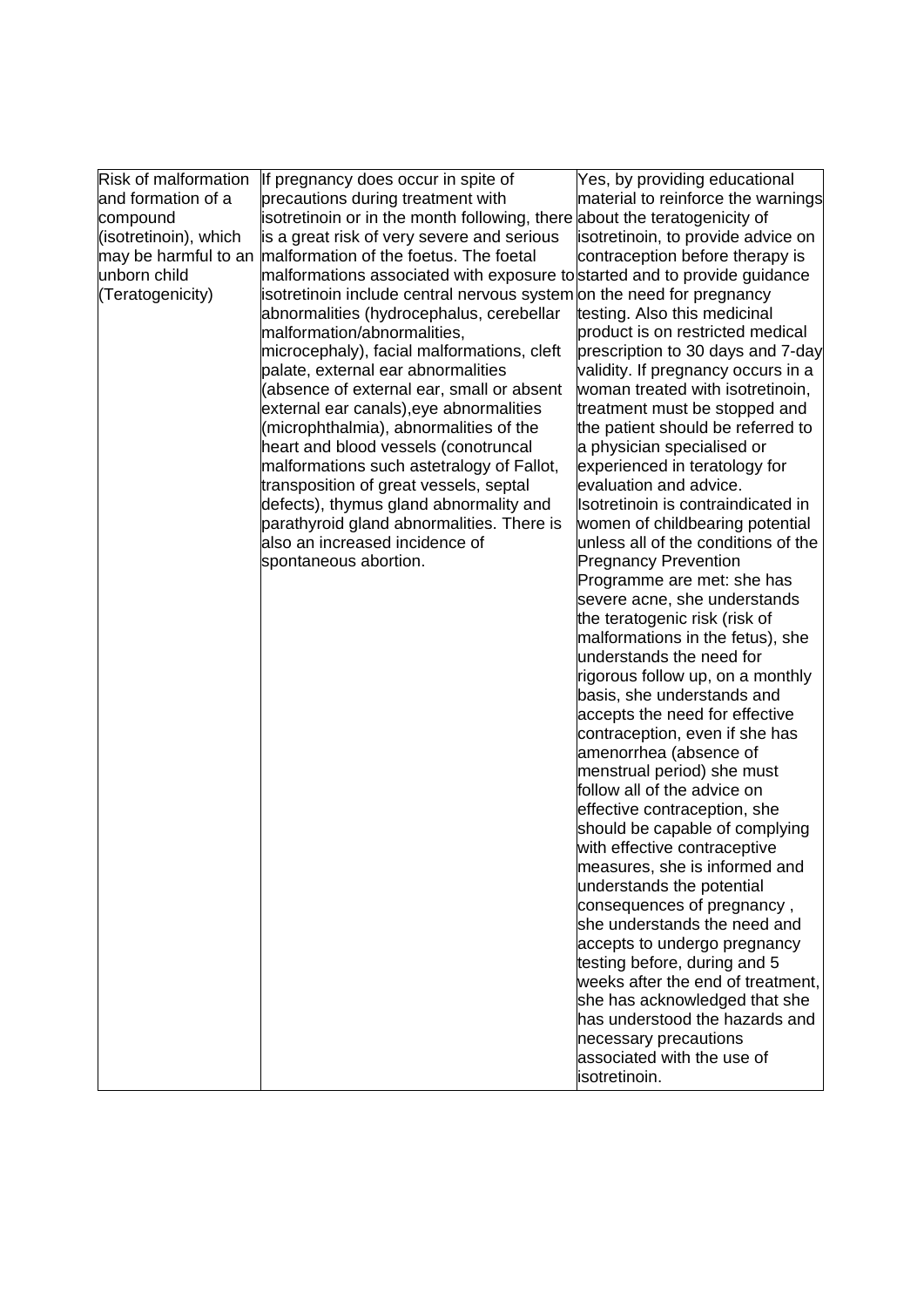| Psychiatric<br>Disorders -<br>including<br>depression,<br>suicidality and<br>anxiety                                                                                                                                                                                  | Depression, depression aggravated,<br>anxiety, aggressive tendencies, mood<br>alterations, psychotic symptoms and,<br>very rarely, suicidal ideation, suicide<br>attempts and suicide have been reported<br>in patients treated with isotretinoin.<br>However, discontinuation of isotretinoin<br>may be insufficient to alleviate symptoms<br>and therefore further psychiatric or<br>psychological evaluation may be<br>necessary.                                                                                                                                                                                                                                                                                                                       | Yes, by monitoring for early<br>symptoms.<br>Particular care needs to be<br>taken in patients with a history<br>of depression and all patients<br>should be monitored for signs<br>of depression and referred for<br>appropriate treatment if<br>necessary. |
|-----------------------------------------------------------------------------------------------------------------------------------------------------------------------------------------------------------------------------------------------------------------------|------------------------------------------------------------------------------------------------------------------------------------------------------------------------------------------------------------------------------------------------------------------------------------------------------------------------------------------------------------------------------------------------------------------------------------------------------------------------------------------------------------------------------------------------------------------------------------------------------------------------------------------------------------------------------------------------------------------------------------------------------------|-------------------------------------------------------------------------------------------------------------------------------------------------------------------------------------------------------------------------------------------------------------|
| Eye disorders<br>including corneal<br>opacities, reduced<br>night vision and<br>keratitis<br>(inflammation of the<br>cornea)<br>(The cornea is the<br>transparent<br>structure on the<br>front of the eyeball)                                                        | Patients may experience dry eye,<br>corneal opacities and keratitis during the<br>treatment with isotretinoin. Dry eyes can<br>be helped by application of a lubricating<br>eye ointment or by tear replacement<br>therapy. Intolerance to contact lenses<br>may occur, which may necessitate the<br>use of glasses during treatment. Caution<br>when driving or operating machines at<br>night is warranted due to decreased<br>night vision that can happen suddenly.<br>Blurred vision, colour blindness,<br>cataract, intolerance to contact lenses,<br>corneal opacities decreased night vision,<br>keratitis, photophobia, visual<br>disturbances have been reported in<br>patients treated with isotretinoin.<br>Sensitivity to light may increase. | Yes, by monitoring for early<br>symptoms and by wearing<br>sunglasses to protect the eyes<br>from bright sunlight.                                                                                                                                          |
| Musculoskeletal<br>and connective<br>tissue disorders<br>including bone<br>changes and<br>rhabdomyolysis<br>(breakdown of<br>muscle tissue)<br>(Connective tissue<br>is any type of<br>biological tissue<br>that supports, binds<br>together, and<br>protects organs. | Isotretinoin can cause muscle and joint<br>pain.<br>Arthritis, bone disorders (delayed growth,<br>extra growth and changes to bone<br>density), calcium deposits in soft tissue,<br>sore tendons, pain in joints, muscles and<br>back have been reported in patients<br>treated with isotretinoin Breakdown of<br>muscle tissue (rhabdomyolysis) which<br>can appear as muscle pain and change<br>in colour of the urine has also been<br>reported.                                                                                                                                                                                                                                                                                                        | The doctor may also<br>periodically monitor the bones.<br>as isotretinoin may cause bone<br>changes.<br>Patients are adviced to refrain<br>from intensive exercise and<br>physical activity.                                                                |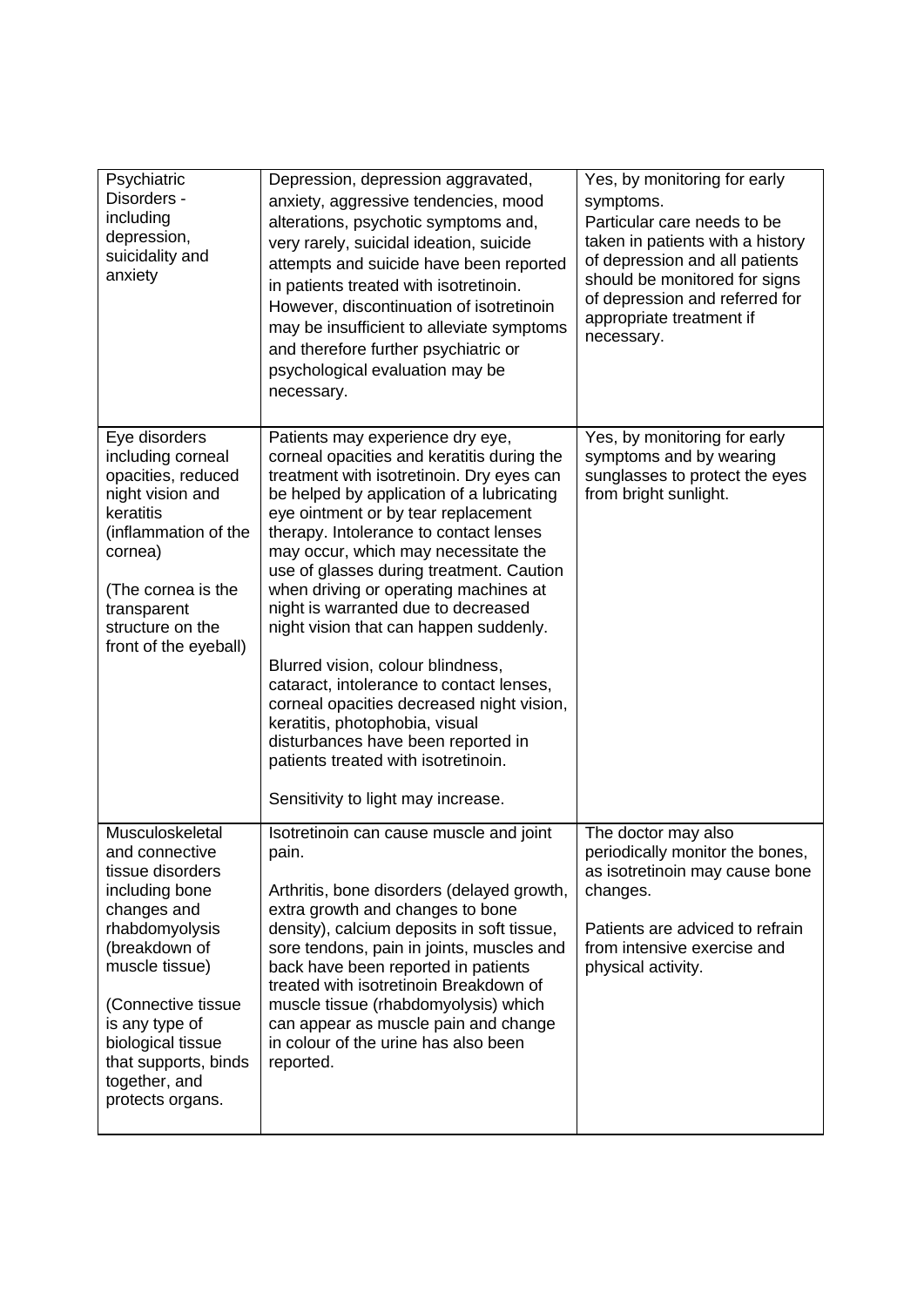| Severe skin<br>reactions                                                        | Five-six months after the end of the                                                                                                                                                                                                                                                                                                                                                                                                                                                                                                                                                                                                                                                                                                                                                                                                                                                                                                                                                                                                                                                                                                                                                               | Yes, by monitoring for early                                                                                                                                                                                                                                                                                                                                                                                                                                                                                                                                                                                                                                                                                                                                                                                                                                                                                                 |
|---------------------------------------------------------------------------------|----------------------------------------------------------------------------------------------------------------------------------------------------------------------------------------------------------------------------------------------------------------------------------------------------------------------------------------------------------------------------------------------------------------------------------------------------------------------------------------------------------------------------------------------------------------------------------------------------------------------------------------------------------------------------------------------------------------------------------------------------------------------------------------------------------------------------------------------------------------------------------------------------------------------------------------------------------------------------------------------------------------------------------------------------------------------------------------------------------------------------------------------------------------------------------------------------|------------------------------------------------------------------------------------------------------------------------------------------------------------------------------------------------------------------------------------------------------------------------------------------------------------------------------------------------------------------------------------------------------------------------------------------------------------------------------------------------------------------------------------------------------------------------------------------------------------------------------------------------------------------------------------------------------------------------------------------------------------------------------------------------------------------------------------------------------------------------------------------------------------------------------|
|                                                                                 | treatment, the risk of hypertrophic<br>scarring (raised scars) in atypical areas<br>and more rarely postinflammatory hyper<br>or hypopigmentation (dark or light<br>damages to the skin after the<br>inflammation has cleared) in treated<br>areas, is increased. For at least a period<br>of 6 months after treatment the risk of<br>skin tearing is also increased.<br>Isotretinoin is likely to cause dryness of<br>the skin and lips.<br>Local irritation may increase due to<br>concurrent administration of isotretinoin<br>with topical keratolytic or exfoliative anti-<br>acne (substances used to soften and<br>peel the outer layer of the skin).<br>There have been post-marketing reports<br>of severe skin reactions (e.g. erythema<br>multiforme (EM), Stevens- Johnson<br>syndrome (SJS) and toxic epidermal<br>necrolysis (TEN)) associated with<br>isotretinoin use. As these events may be<br>difficult to distinguish from other skin<br>reactions that may occur, patients should<br>be advised of the signs and symptoms<br>and monitored closely for severe skin<br>reactions. If a severe skin reaction is<br>suspected, isotretinoin treatment should<br>be discontinued. | symptoms.<br>Exposure to intense sunlight or<br>to UV rays should be avoided.<br>Where necessary a sun-<br>protection product with a high<br>protection factor of at least SPF<br>15 should be used. Aggressive<br>chemical dermabrasion<br>(technique used to remove<br>scars with abrasive materials)<br>and skin laser treatment should<br>be avoided in patients on<br>isotretinoin for a period of 5-6<br>months after the end of the<br>treatment. Wax depilation<br>should be avoided in patients<br>on isotretinoin for at least a<br>period of 6 months after<br>treatment. Patients should be<br>advised to use a skin<br>moisturising ointment or cream<br>and a lip balm from the start of<br>treatment. Concurrent<br>administration of isotretinoin<br>with topical keratolytic or<br>exfoliative antiacne agents<br>(substances used to soften and<br>peel the outer layer of the skin)<br>should be avoided. |
|                                                                                 |                                                                                                                                                                                                                                                                                                                                                                                                                                                                                                                                                                                                                                                                                                                                                                                                                                                                                                                                                                                                                                                                                                                                                                                                    |                                                                                                                                                                                                                                                                                                                                                                                                                                                                                                                                                                                                                                                                                                                                                                                                                                                                                                                              |
| Benign intracranial<br>hypertension<br>(increased pressure<br>around the brain) | Cases of benign intracranial hypertension<br>(increased pressure around the brain)<br>have been reported, some of which<br>involved concomitant use of tetracyclines<br>(special group of antibiotics). Signs and<br>symptoms of benign intracranial<br>hypertension include headache, nausea<br>and vomiting, visual disturbances and<br>papilloedema (swelling of the optic disc in<br>the eye). Patients who develop benign<br>intracranial hypertension should<br>discontinue isotretinoin immediately.                                                                                                                                                                                                                                                                                                                                                                                                                                                                                                                                                                                                                                                                                        | Yes, by monitoring for early<br>symptoms and contraindicating<br>the association with<br>tetracyclines.                                                                                                                                                                                                                                                                                                                                                                                                                                                                                                                                                                                                                                                                                                                                                                                                                      |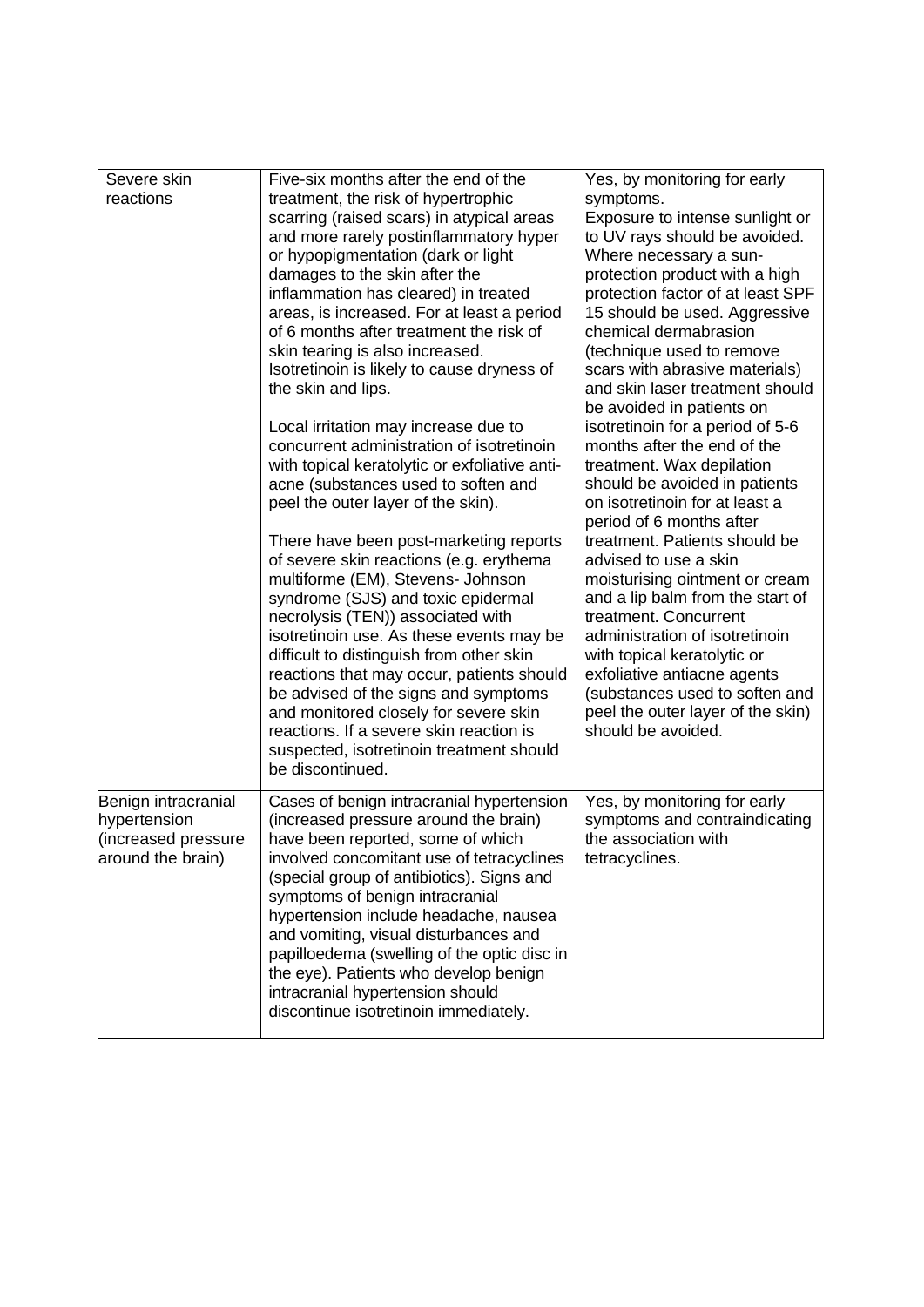| Severe increase in<br>blood lipid<br>(triglyceride) levels,<br>sometimes<br>associated with<br>acute inflammation<br>of the pancreas | Isotretinoin has been associated with an<br>increase in plasma triglyceride levels<br>(blood lipids). Isotretinoin should be<br>discontinued if hypertriglyceridaemia<br>(high levels of blood lipids) cannot be<br>controlled at an acceptable level or if<br>symptoms of pancreatitis occur. Levels<br>in excess of 800mg/dL or 9mmol/L are<br>sometimes associated with acute<br>inflammation of the pancreas<br>(pancreatitis), which may be fatal.                                                                                                                                                                                                   | Yes, by monitoring the plasma<br>triglyceride levels.                                                                                                             |
|--------------------------------------------------------------------------------------------------------------------------------------|-----------------------------------------------------------------------------------------------------------------------------------------------------------------------------------------------------------------------------------------------------------------------------------------------------------------------------------------------------------------------------------------------------------------------------------------------------------------------------------------------------------------------------------------------------------------------------------------------------------------------------------------------------------|-------------------------------------------------------------------------------------------------------------------------------------------------------------------|
| Severe allergic<br>reactions                                                                                                         | Isotretinoin contains refined soya-bean<br>oil and partially hydrogenated soyabean<br>oil. Therefore, isotretinoin is<br>contraindicated in patients allergic to<br>peanut or soya. Anaphylactic reactions<br>have been rarely reported, in some<br>cases after previous topical exposure to<br>retinoids. Allergic skin reactions are<br>reported infrequently. Serious cases of<br>allergic vascultitis (inflammation of blood<br>vessels), often with purpura (bruises and<br>red patches) of the extremities and skin<br>abnormalities have been reported.<br>Severe allergic reactions require<br>interruption of therapy and careful<br>monitoring. | Yes, by monitoring for early<br>symptoms and contraindicating<br>isotretinoin in patients with<br>allergy to the active substance<br>or to any of the excipients. |

## **Important potential risks**

| <b>Risk</b>                                                                                                                                       | What is known (Including reason why it is considered a<br>potential risk)                                           |
|---------------------------------------------------------------------------------------------------------------------------------------------------|---------------------------------------------------------------------------------------------------------------------|
| Gastrointestinal disorders<br>including inflammatory bowel<br>disease (group of inflammatory  <br>conditions of the colon and<br>small intestine) | Severe abdominal pain with or without bloody diarrhoea have<br>been reported in patients treated with isotretinoin. |

## **Important missing information**

| Dial<br>KISK             | What<br>known<br>$\sim$<br>51 |
|--------------------------|-------------------------------|
| $\overline{\phantom{0}}$ |                               |

## *VI.2.5 Summary of risk minimisation measures by safety concen*

All medicines have a Summary of Product Characteristics (SmPC) which provides physicians, pharmacists and other health care professionals with details on how to use the medicine, the risks and recommendations for minimising them. An bbreviated version of this in lay language is provided in the form of the package leaflet (PL). The measures in these documents are known as routine risk minimisation measures. This medicine has special conditions and restrictions for its safe and effective use (additional risk minimisation measures). How they are implemented in each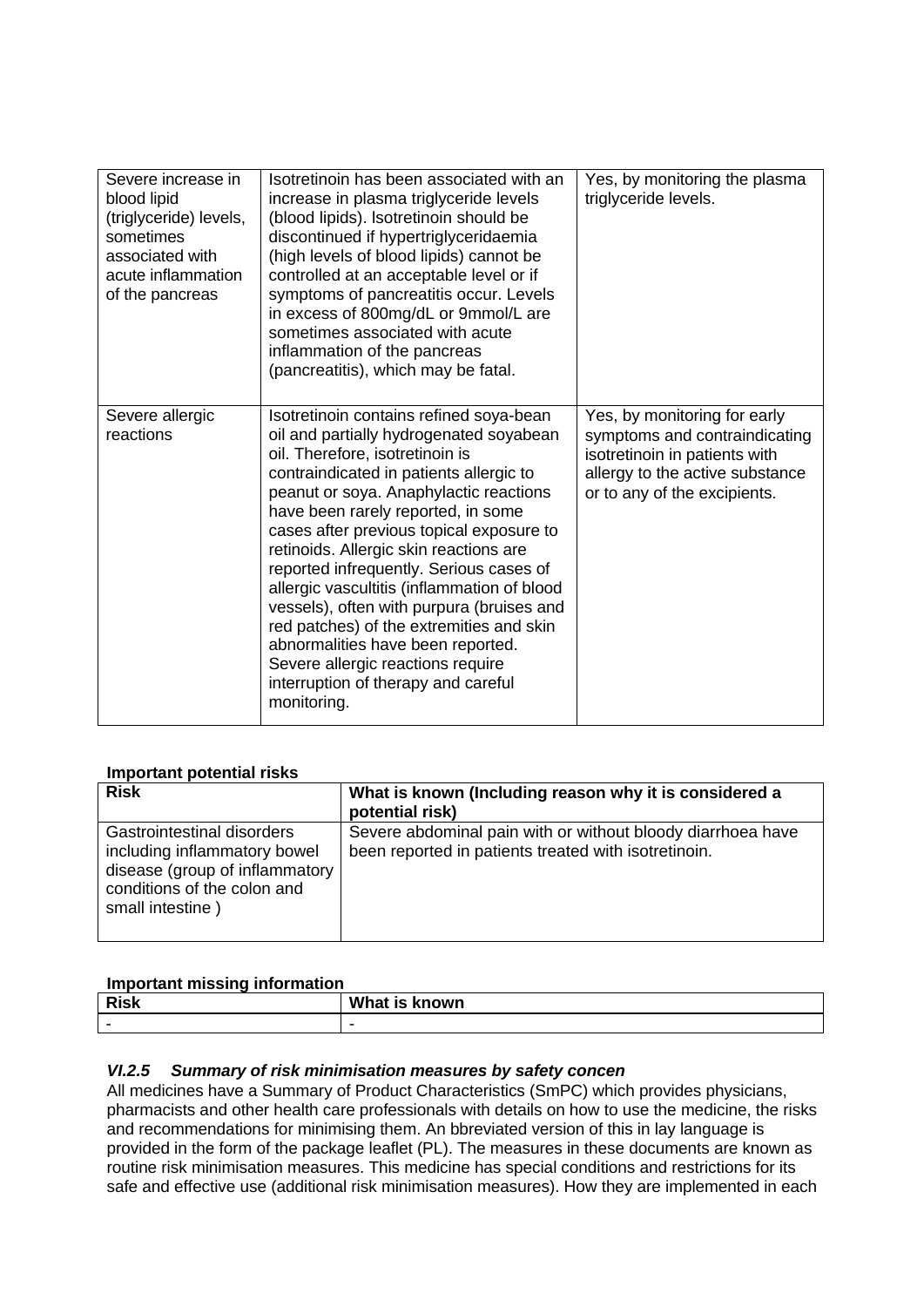country however will depend upon agreement between the manufacturer and the national authorities. These additional risk minimisation measures are for the following risk:

#### **Teratogenic (causing malformations of an embryo or fetus) effects**

#### **Risk minimization measure(s)**

Objective and rationale:

Patients and Healthcare professionals to understand the risk of teratogenic effects and the procedures related to the appropriate management of this risk to minimise its occurrence and its severity.

#### Proposed action:

Pregnancy Prevention Programme to emphasize the need of monthly prescriptions, monthly pregnancy testing and dispensing recommendations, Acknowledgement (Informed Consent) form to be signed off by female patients of childbearing age at the beginning of treatment.

List of components:

1.Doctor's guide to prescribing isotretinoin

2.Doctor's checklist to prescribing isotretinoin to female patients

3.Pharmacist's guide to dispensing isotretinoin

4.Patient guide when using isotretinoin

5.Acknowledgement form for female patients

6.General acknowledgement form for patients

## *VI.2.6 Planned post authorisation development plan*

No post-authorisation safety or efficacy studies are ongoing or are planned to be conducted for isotretinoin.

## *VI.2.7 Summary of changes to the Risk Management Plan over time*

| <b>Version</b> | <b>Date</b> | <b>Safety Concerns</b>                                                                                                                                                                                                                                                                                                                                              | <b>Comment</b>             |
|----------------|-------------|---------------------------------------------------------------------------------------------------------------------------------------------------------------------------------------------------------------------------------------------------------------------------------------------------------------------------------------------------------------------|----------------------------|
| 4.0            | 03-09-2013  | Important Identified<br>Risks:<br>-Severe skin<br>reactions<br>-Teratogenic effects<br>-Psychiatric<br>Disorders- including<br>depression,<br>aggressive and/or<br>violent behaviours<br>-Benign intracranial<br>hypertension<br>-Severe increase in<br>triglyceride levels,<br>sometimes<br>associated with<br>acute pancreatitis<br>-Severe allergic<br>reactions | First version<br>approved. |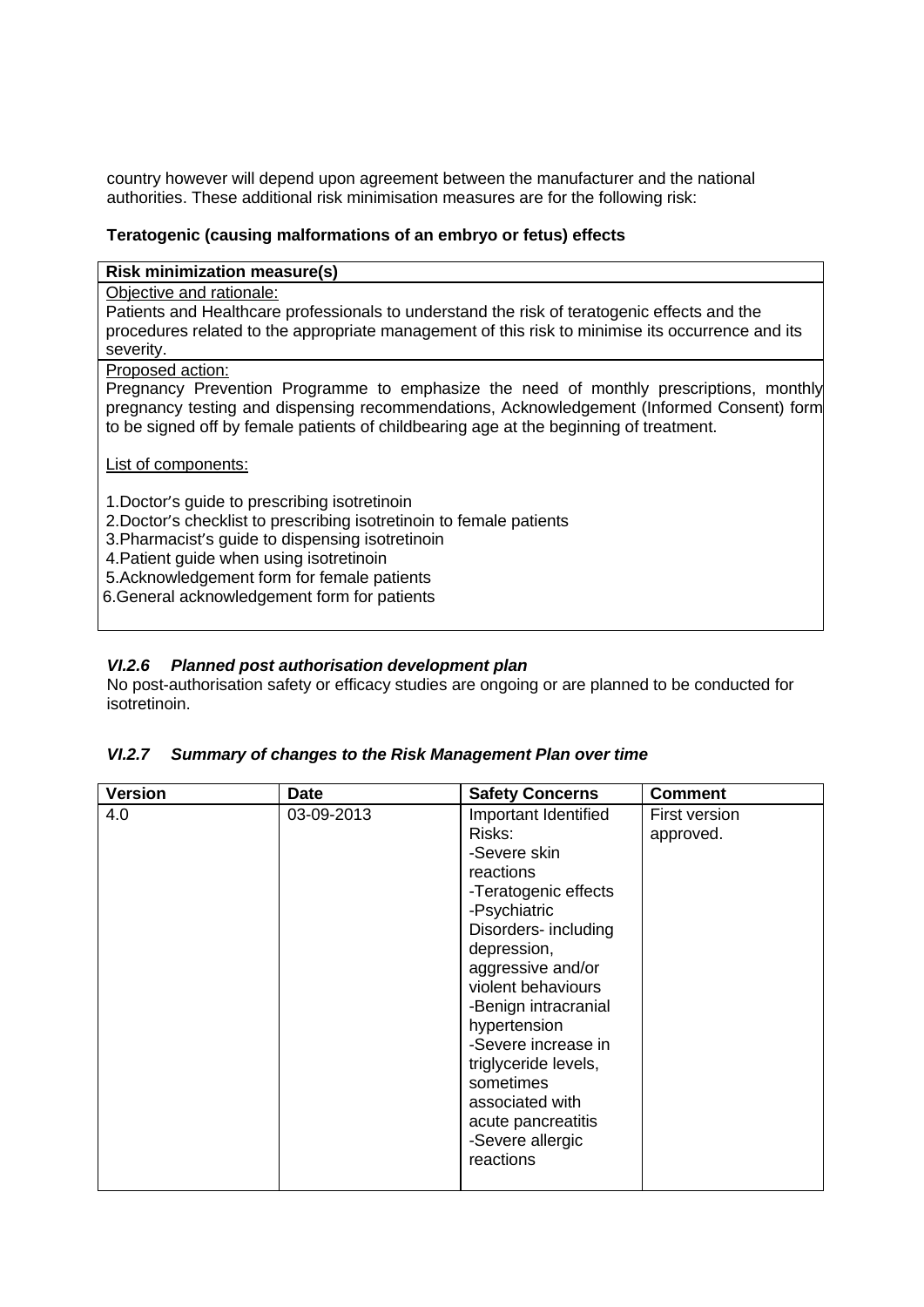| 5.0 |            |                                                                                                                                                                                                                                                                                                                                                                                                                                                                                                                                                                                                                                                                                                                                                                                                  | <b>Relevant sections</b><br>completed for a<br>hybrid application.                                                                                                                                                                                                                                                                                                                                                                                                                                  |
|-----|------------|--------------------------------------------------------------------------------------------------------------------------------------------------------------------------------------------------------------------------------------------------------------------------------------------------------------------------------------------------------------------------------------------------------------------------------------------------------------------------------------------------------------------------------------------------------------------------------------------------------------------------------------------------------------------------------------------------------------------------------------------------------------------------------------------------|-----------------------------------------------------------------------------------------------------------------------------------------------------------------------------------------------------------------------------------------------------------------------------------------------------------------------------------------------------------------------------------------------------------------------------------------------------------------------------------------------------|
| 6.0 | 04-03-2016 | <b>Important</b><br>identified risks:<br>-Teratogenicity<br>-Psychiatric<br>Disorders -<br>including<br>depression,<br>suicidality and<br>anxiety<br>-Eye disorders<br>including corneal<br>opacities, reduced<br>night vision and<br>keratitis<br>-Musculoskeletal<br>and connective<br>tissue disorders<br>including bone<br>changes and<br>rhabdomyolysis<br>-Severe skin<br>reactions<br>(including SJS and<br>TEN)<br>-Benign<br>intracranial<br>hypertension<br>-Severe increase<br>in triglyceride<br>levels, sometimes<br>associated with<br>acute pancreatitis<br>-Severe allergic<br>reactions<br><b>Important</b><br>potential risks:<br>-Gastrointestinal<br>disorders including<br>inflammatory<br>bowel disease<br><b>Important</b><br><u>missing</u><br>information:<br><b>NA</b> | The following three<br>new safety<br>concerns were<br>included in order to<br>be in line with<br><b>PSUSA outcome</b><br>(Procedure No.:<br>PSUSA/00001795/2<br>01505)<br>-Eye disorders<br>including corneal<br>opacities, reduced<br>night vision and<br>keratitis<br>-Musculoskeletal<br>and connective<br>tissue disorders<br>including bone<br>changes and<br>rhabdomyolysis<br>- Gastrointestinal<br>disorders including<br>inflammatory bowel<br>disease<br>Some risks have been<br>renamed. |